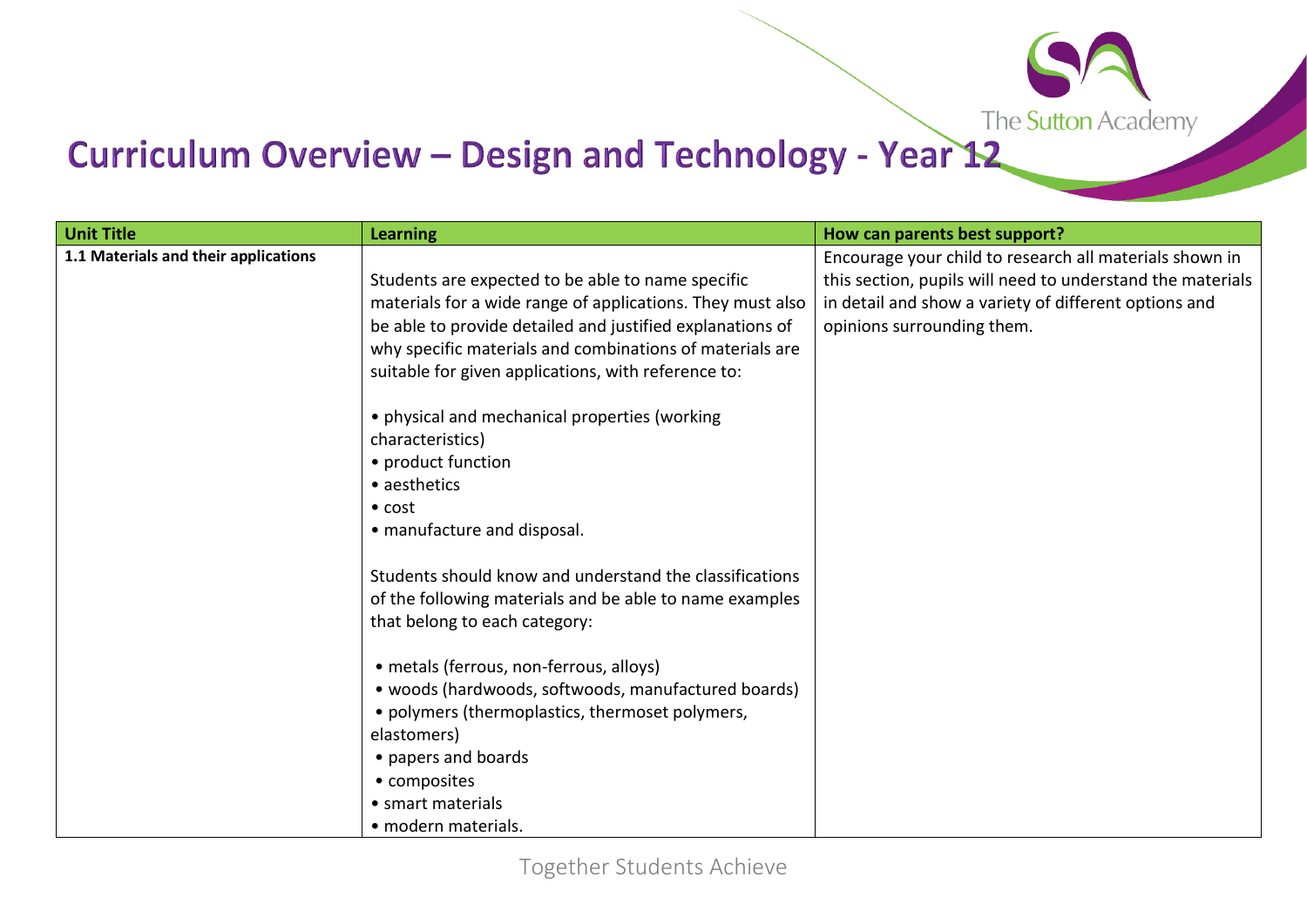

| 1.2 Performance characterises of<br>materials | Performance characteristics of papers and boards<br>Performance characteristics of polymer based sheet and film<br>Performance characteristics of woods<br>Performance characteristics of metals<br>Performance characteristics of polymers<br>Elastomers<br>Biodegradable polymers<br>Composites<br>Smart materials<br>Modern materials                                                                                                                                                                                                                                                                                                                                                           | Encourage your child to create a table or mind map for<br>each material and display the characteristics that make<br>them suitable for certain products |
|-----------------------------------------------|----------------------------------------------------------------------------------------------------------------------------------------------------------------------------------------------------------------------------------------------------------------------------------------------------------------------------------------------------------------------------------------------------------------------------------------------------------------------------------------------------------------------------------------------------------------------------------------------------------------------------------------------------------------------------------------------------|---------------------------------------------------------------------------------------------------------------------------------------------------------|
| 1.3 Enhancement of materials                  | Students are expected to be able to describe enhancement<br>methods for given materials and explain their suitability for<br>specific product applications<br>The use of additives to enhance properties, including:<br>• UV stabilisers to prolong the life of polymers<br>· bio-batch materials to encourage biodegradability. Students<br>should be familiar with how additives are used in specific<br>polymer products, eg patio furniture, food packaging and<br>carrier bags.<br>The combining of natural timber with resins and lamination to<br>give enhanced properties, eg increased strength and stability.<br>Enhancing timber products with preservatives, finishes and<br>coatings. | Encourage your child to research into workshop testing<br>vs industrial testing of materials                                                            |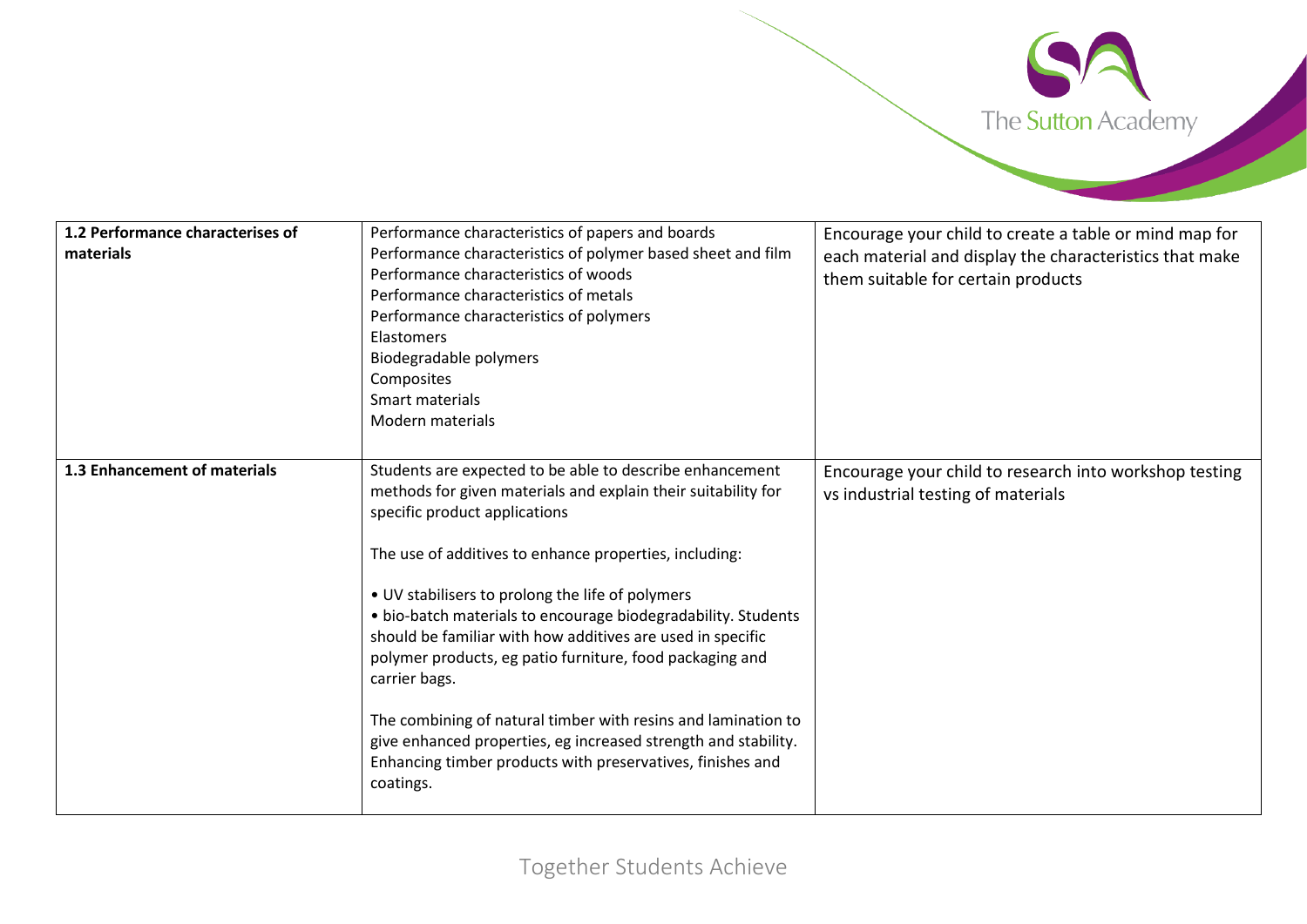

|                                                       | Students should be aware of heat treatment methods of<br>enhancing metals, including:<br>• case hardening<br>• hardening and tempering.<br>• new methods of manufacture                            |                                                                                                                                                                                            |
|-------------------------------------------------------|----------------------------------------------------------------------------------------------------------------------------------------------------------------------------------------------------|--------------------------------------------------------------------------------------------------------------------------------------------------------------------------------------------|
|                                                       |                                                                                                                                                                                                    |                                                                                                                                                                                            |
| 1.4 Forming, redistribution and addition<br>processes | Paper and board forming processes<br>Students should be aware of the ways that paper and board can be<br>shaped into different products such as packaging. Specific process to<br>include:         | Encourage your child to explore the variety of different<br>processes surrounding each materials. Pupils can create<br>revision pages to help them revise the vast amount of<br>processes. |
|                                                       | • die cutting<br>• laser cutting<br>• creasing<br>• bending.                                                                                                                                       |                                                                                                                                                                                            |
|                                                       | Polymer processes<br>They should be able to explain the suitability of the different forming<br>methods for a range of specific products and scales of production.<br>Specific process to include: |                                                                                                                                                                                            |
|                                                       | • vacuum forming<br>• thermoforming<br>• calendaring                                                                                                                                               |                                                                                                                                                                                            |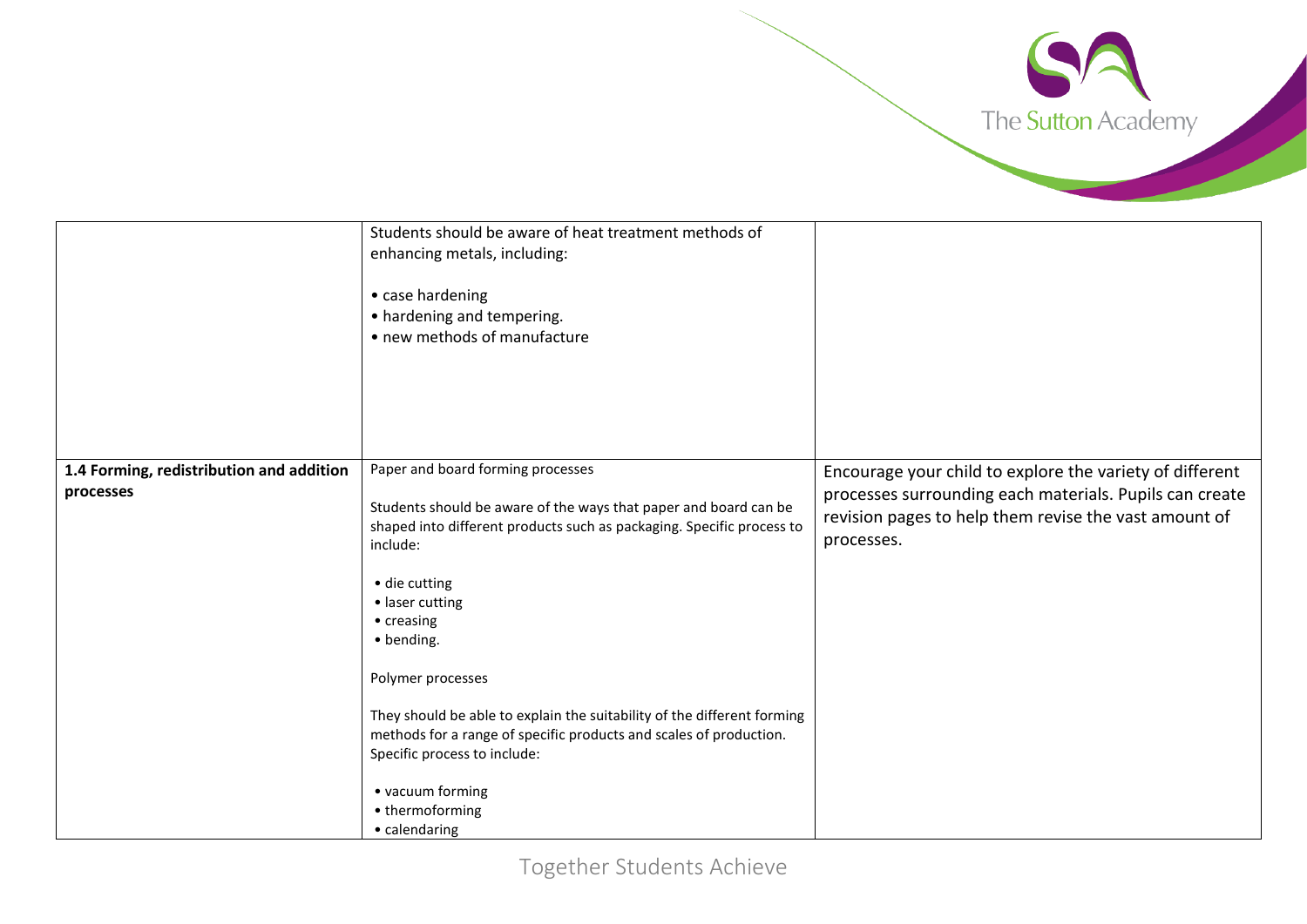

Together Students Achieve • line bending • laminating (layup) • injection moulding • blow moulding • rotational moulding • extrusion • compression moulding. Metal processes Students should be aware of the different wasting processes. They should be able to describe the different processes. They should be able to explain the suitability of the different wasting processes for a range of specific components and products. Specific processes to include: • milling • turning • flame cutting • plasma cutting • laser cutting • punching/stamping. Wood processes Students should be aware of how timber can be formed into 3D products. They should be able to describe the different processes. They should be able to explain the suitability of the different wasting processes for a range of specific products. Specific processes to include: • laminating • steam bending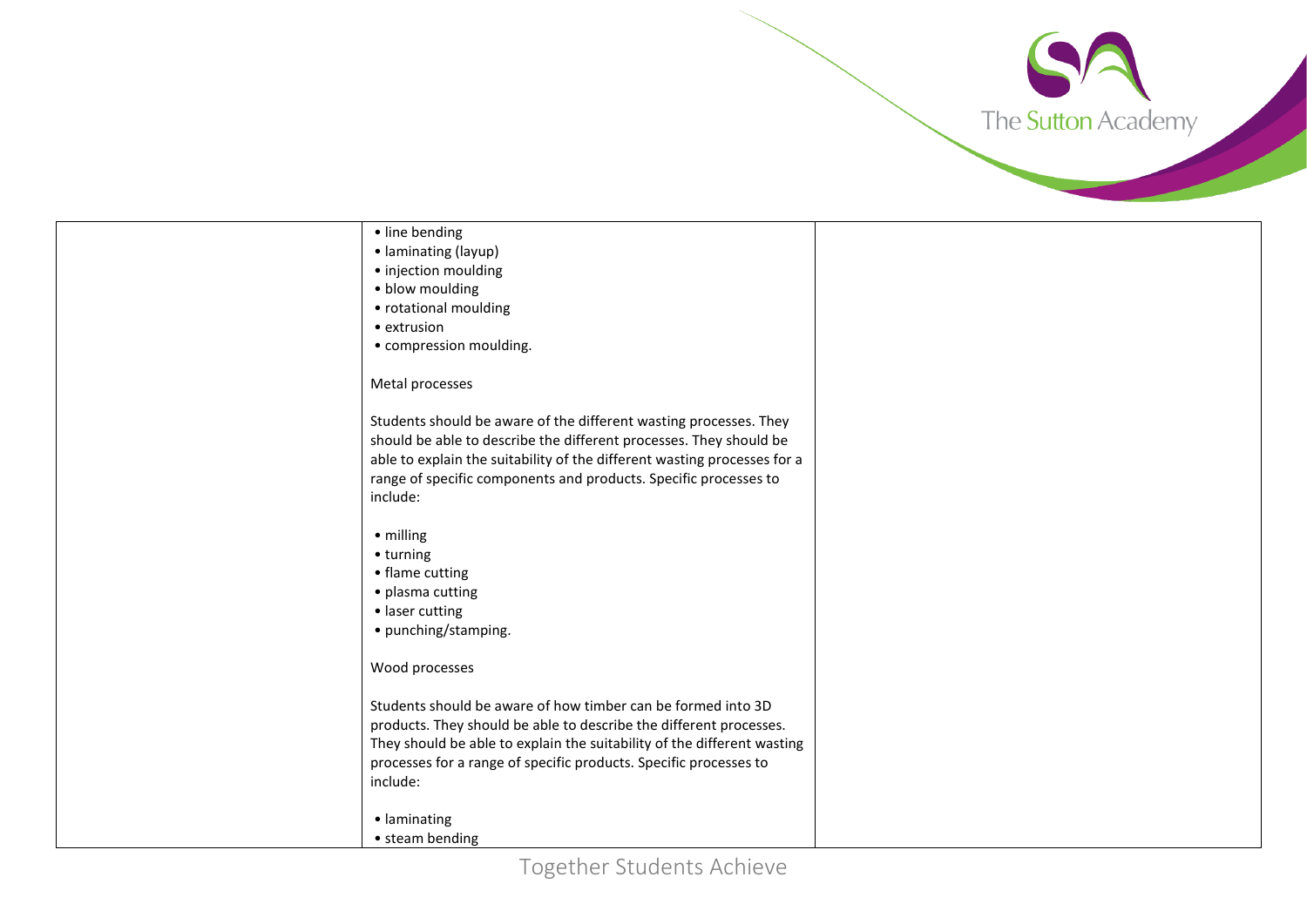

|                                      | · machine processes:<br>• turning between centre<br>• use of the chuck and faceplate<br>• milling<br>• routering to produce slots, holes and profiles. |                                                                                                              |
|--------------------------------------|--------------------------------------------------------------------------------------------------------------------------------------------------------|--------------------------------------------------------------------------------------------------------------|
| 1.5 the use of adhesives and fixings | Paper and board finishing<br>Paper and board printing processes<br>Polymer finishing<br><b>Metal finishing</b><br>Wood finishing                       | Encourage your child to develop their understanding of<br>each finish applied to the materials in this topic |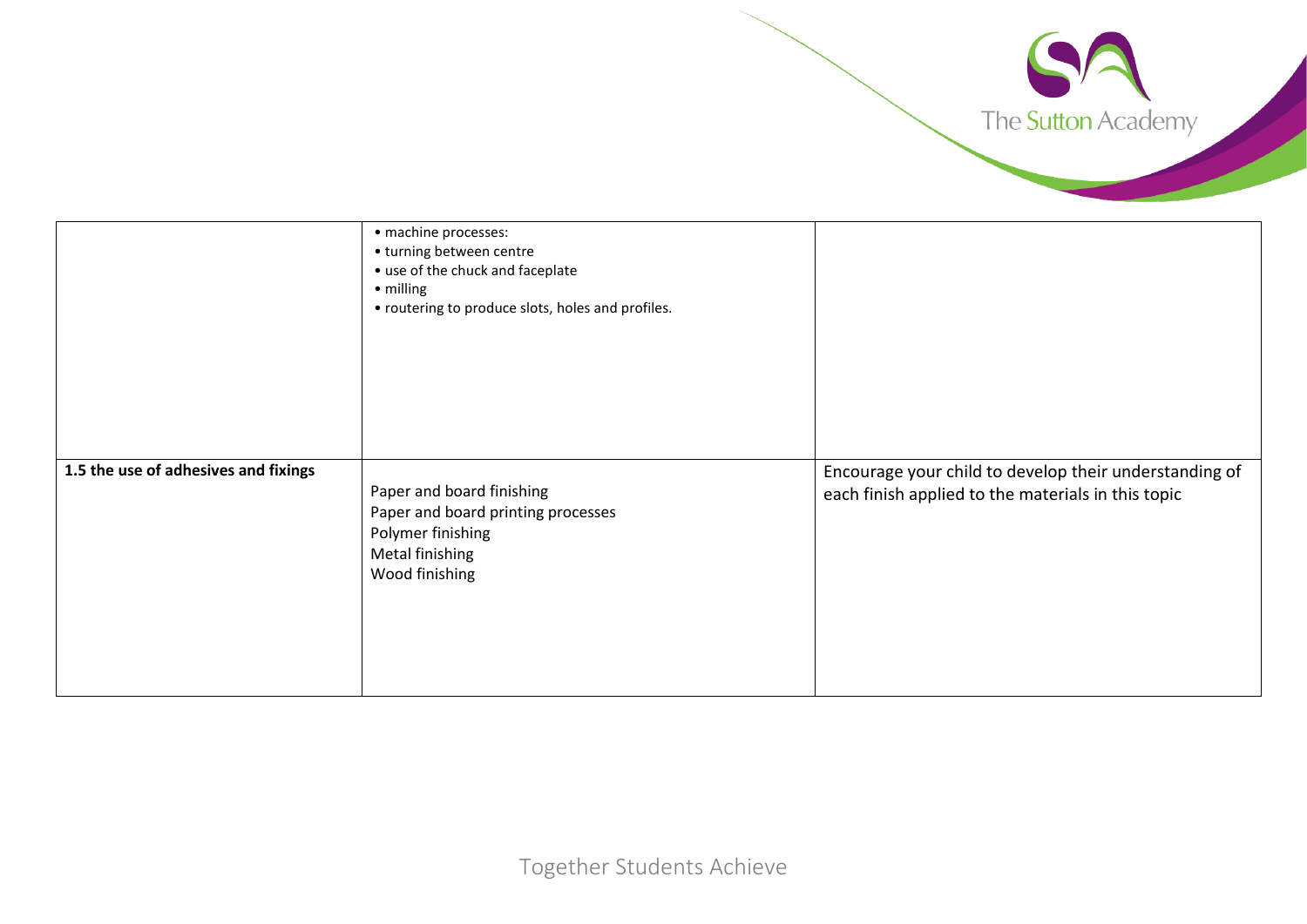

| 1.6 Modern industrial and commercial<br>practice | Students should be aware of, and be able to describe, the<br>different scales of production giving example products and<br>specific manufacturing methods. Specific scales of production<br>to include:<br>• one-off, bespoke<br>• batch production<br>· mass/line production<br>• unit production systems (UPS)<br>• quick response manufacturing (QRM)<br>• vertical in-house production                                                                                                                                                                                                                      | Encourage your child to discuss the tools and equipment<br>they would use to make certain manufactured products<br>if they were to make them in the workshop. |
|--------------------------------------------------|-----------------------------------------------------------------------------------------------------------------------------------------------------------------------------------------------------------------------------------------------------------------------------------------------------------------------------------------------------------------------------------------------------------------------------------------------------------------------------------------------------------------------------------------------------------------------------------------------------------------|---------------------------------------------------------------------------------------------------------------------------------------------------------------|
| 1.7 Digital design and manufacture               | Students should be aware of, and be able to describe, the<br>following:<br>• the advantages and disadvantages of using CAD compared to<br>a manually generated alternative<br>• the use of CAD to develop and present ideas for products,<br>including:<br>• the use of 2D CAD for working drawings<br>• the use of 3D CAD to produce presentation drawings<br>• how CAD is used in industrial applications.<br>Students should be aware of, and be able to describe, how<br>CAM is used in the manufacture of products. Specific<br>processes to include:<br>• laser cutting<br>• routing<br>$\bullet$ milling | Encourage your child to research tolerances and how<br>they are applied to a variety of different manufacturing<br>products                                   |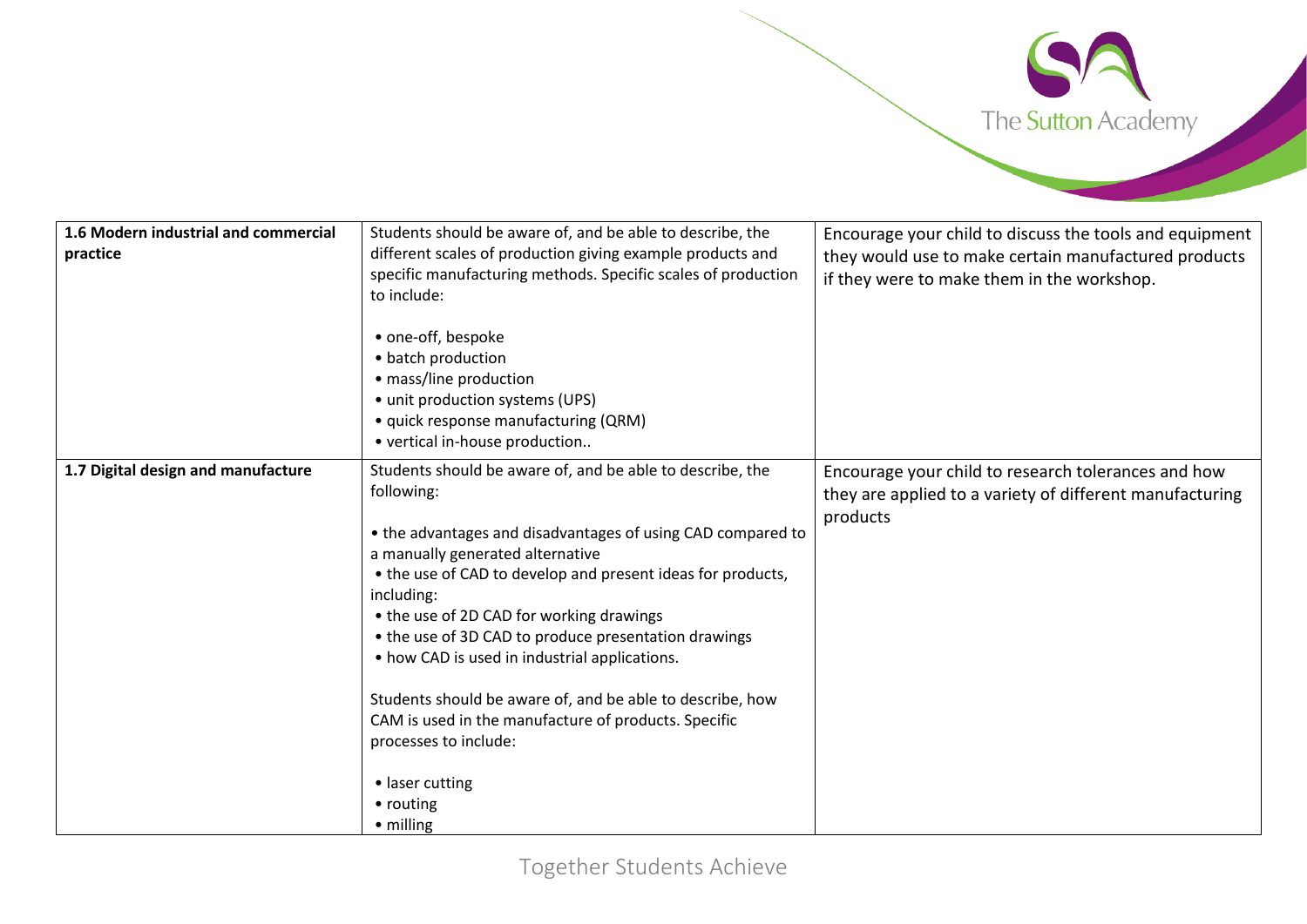

|                                                            | • turning<br>• plotter cutting.                                                                                                                                                                                                                                                                                                                                                                                                                                                                                                                                                                                                                                                                                                                                             |                                                                                                                         |
|------------------------------------------------------------|-----------------------------------------------------------------------------------------------------------------------------------------------------------------------------------------------------------------------------------------------------------------------------------------------------------------------------------------------------------------------------------------------------------------------------------------------------------------------------------------------------------------------------------------------------------------------------------------------------------------------------------------------------------------------------------------------------------------------------------------------------------------------------|-------------------------------------------------------------------------------------------------------------------------|
| 1.8 The requirements for product design<br>and development | Through the study and critical analysis of existing products,<br>students should develop an understanding of the<br>requirements of the following:<br>• the design, development and manufacture of products to<br>meet specification criteria<br>• fitness for purpose<br>• accuracy of production<br>• how the critical assessment of products can lead to the<br>development of new designs.<br>Students should develop the skills to critically assess products<br>and develop new design proposals. Students should<br>development their ability to work with a variety of materials,<br>including two and three-dimensional forms, to produce<br>creative and original products which satisfy the demands of<br>the target market, and consider accurate and efficient | Encourage your child to research into a variety of<br>environmental impacts that affect a product during<br>manufacture |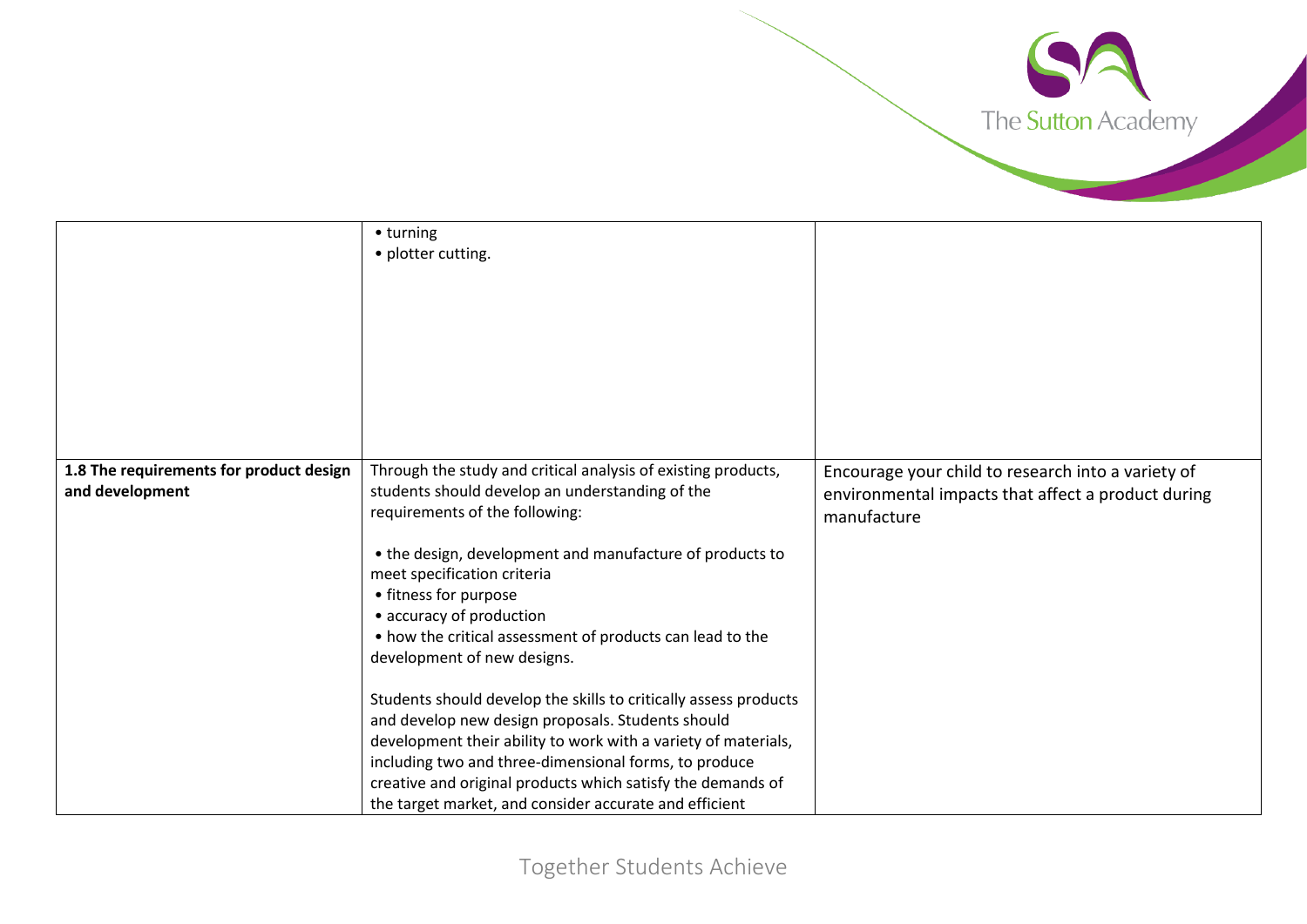

|                       | manufacture. When designing products Students should<br>consider aesthetics, ergonomics and anthropometrics.<br>Students should be aware of, and be able to explain, the<br>development of products that are inclusive in their design so<br>that they can be used by a wide range of users including the<br>disabled, children and the elderly.                                                                                                                                                                                                                                                                                                                                                                                                                                                                                                                                    |                                                                                                                               |
|-----------------------|-------------------------------------------------------------------------------------------------------------------------------------------------------------------------------------------------------------------------------------------------------------------------------------------------------------------------------------------------------------------------------------------------------------------------------------------------------------------------------------------------------------------------------------------------------------------------------------------------------------------------------------------------------------------------------------------------------------------------------------------------------------------------------------------------------------------------------------------------------------------------------------|-------------------------------------------------------------------------------------------------------------------------------|
| 1.9 Health and safety | Students should be aware of, and able to explain, health and<br>safety procedures related to products and manufacturing,<br>including:<br>• knowledge of the Health and Safety at Work Act (1974), and<br>how it influences the safe manufacture of products<br>• control of Substances Hazardous to Health (COSHH) and<br>safety precautions that should be taken with relevant<br>materials<br>• safe working practices and identifying potential hazards for<br>the school or college workshop and industrial contexts<br>• safety precautions that should be taken with specific<br>manufacturing processes<br>• the concept of risk assessment and its application to given<br>manufacturing processes.<br>• the monitoring, checking and testing of materials,<br>components, equipment and products throughout production<br>to ensure they conform to acceptable tolerances | Encourage your child to research the different scales of<br>production and create an advantage/disadvantage sheet<br>for both |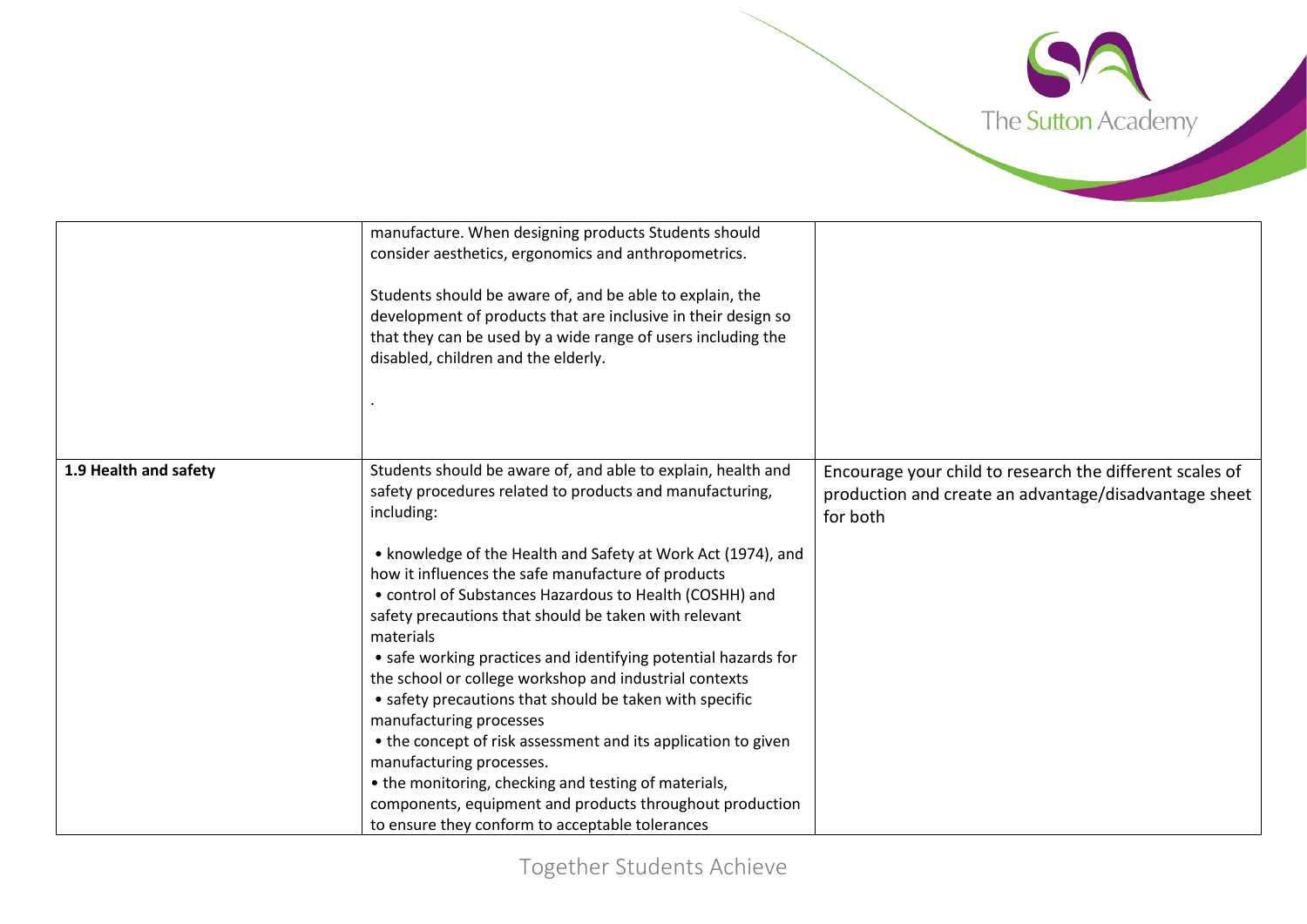

|                                                      | • specific quality control methods including the use of 'go-no<br>go' gauges, laser or probe scanning and measuring<br>• use of digital measuring devices such as vernier callipers and<br>micrometers<br>• non-destructive testing such as x-rays and ultrasound. |                                                                                                    |
|------------------------------------------------------|--------------------------------------------------------------------------------------------------------------------------------------------------------------------------------------------------------------------------------------------------------------------|----------------------------------------------------------------------------------------------------|
| 1.10 Protecting designs and intellectual<br>property |                                                                                                                                                                                                                                                                    | Encourage your child to research the differences of                                                |
|                                                      | Students should be aware of, and able to explain, the<br>importance of the following to the designer:                                                                                                                                                              | standards required for a designer. Create either<br>flashcards, mood boards or mind maps for each. |
|                                                      |                                                                                                                                                                                                                                                                    |                                                                                                    |
|                                                      | • copyright and design rights                                                                                                                                                                                                                                      |                                                                                                    |
|                                                      | • patents                                                                                                                                                                                                                                                          |                                                                                                    |
|                                                      | • registered designs                                                                                                                                                                                                                                               |                                                                                                    |
|                                                      | • trademarks                                                                                                                                                                                                                                                       |                                                                                                    |
|                                                      | · logos.                                                                                                                                                                                                                                                           |                                                                                                    |
|                                                      | Students should be aware of, and able to explain, the concept                                                                                                                                                                                                      |                                                                                                    |
|                                                      | of 'open design'. Specifically referring to the development of                                                                                                                                                                                                     |                                                                                                    |
|                                                      | products for the common good of society, including potential                                                                                                                                                                                                       |                                                                                                    |
|                                                      | use. Students should be able to give examples of this in                                                                                                                                                                                                           |                                                                                                    |
|                                                      | practice, eg humanitarian projects and file sharing for 3D                                                                                                                                                                                                         |                                                                                                    |
|                                                      | printing.                                                                                                                                                                                                                                                          |                                                                                                    |
|                                                      |                                                                                                                                                                                                                                                                    |                                                                                                    |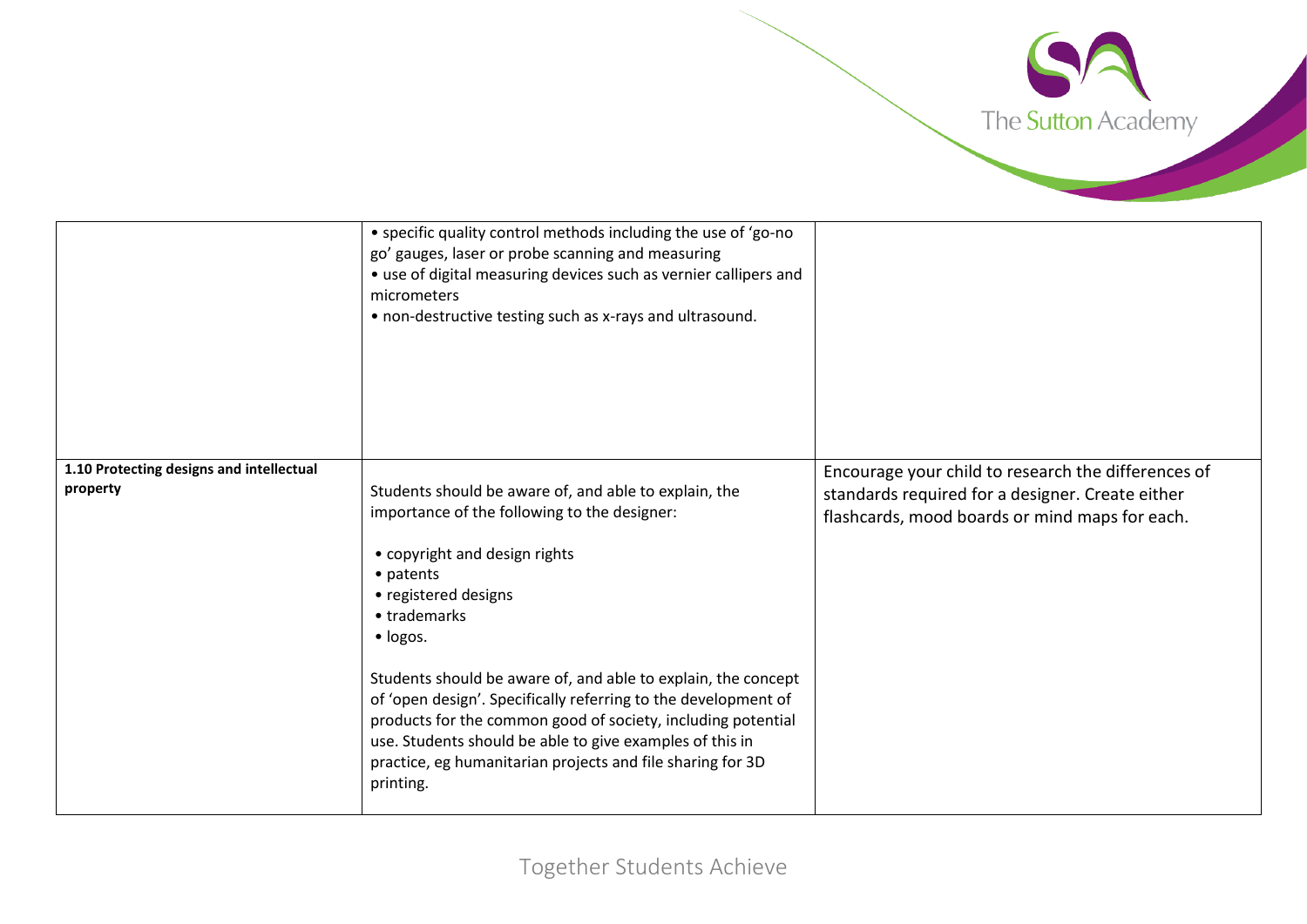

| 1.11 Design for manufacturing,   | Students should be aware of, and able to explain, the need to | Encourage your child to focus on the 6 rs of        |
|----------------------------------|---------------------------------------------------------------|-----------------------------------------------------|
| maintenance, repair and disposal | modify designs to make them more efficient to manufacture,    | sustainability. The pupils could develop a further  |
|                                  | including:                                                    | understanding of each R by creating a mini essay on |
|                                  | • reducing the number of manufacturing processes              | each                                                |
|                                  |                                                               |                                                     |
|                                  | How the choice of materials affects the use, care and         |                                                     |
|                                  | disposal of                                                   |                                                     |
|                                  | products:                                                     |                                                     |
|                                  |                                                               |                                                     |
|                                  | • labelling of materials to aid separation for recycling      |                                                     |
|                                  | · making products easy to disassemble or separate             |                                                     |
|                                  |                                                               |                                                     |
|                                  | Application of the six Rs of sustainability:                  |                                                     |
|                                  |                                                               |                                                     |
|                                  | • reduce the quantity of materials, of toxic materials, of    |                                                     |
|                                  | damaging                                                      |                                                     |
|                                  | materials and associated energy use                           |                                                     |
|                                  | • reuse components and parts                                  |                                                     |
|                                  |                                                               |                                                     |
|                                  | • rethink by using eco friendly alternative materials         |                                                     |
|                                  | • recycle materials and/or components into new products       |                                                     |
|                                  |                                                               |                                                     |
|                                  | Maintenance:                                                  |                                                     |
|                                  |                                                               |                                                     |
|                                  | • temporary and integral fixings                              |                                                     |
|                                  | • use of standardised parts                                   |                                                     |
|                                  | • allowing for service and repair/ replacement of parts       |                                                     |
|                                  | • ability to upgrade with software downloads.                 |                                                     |